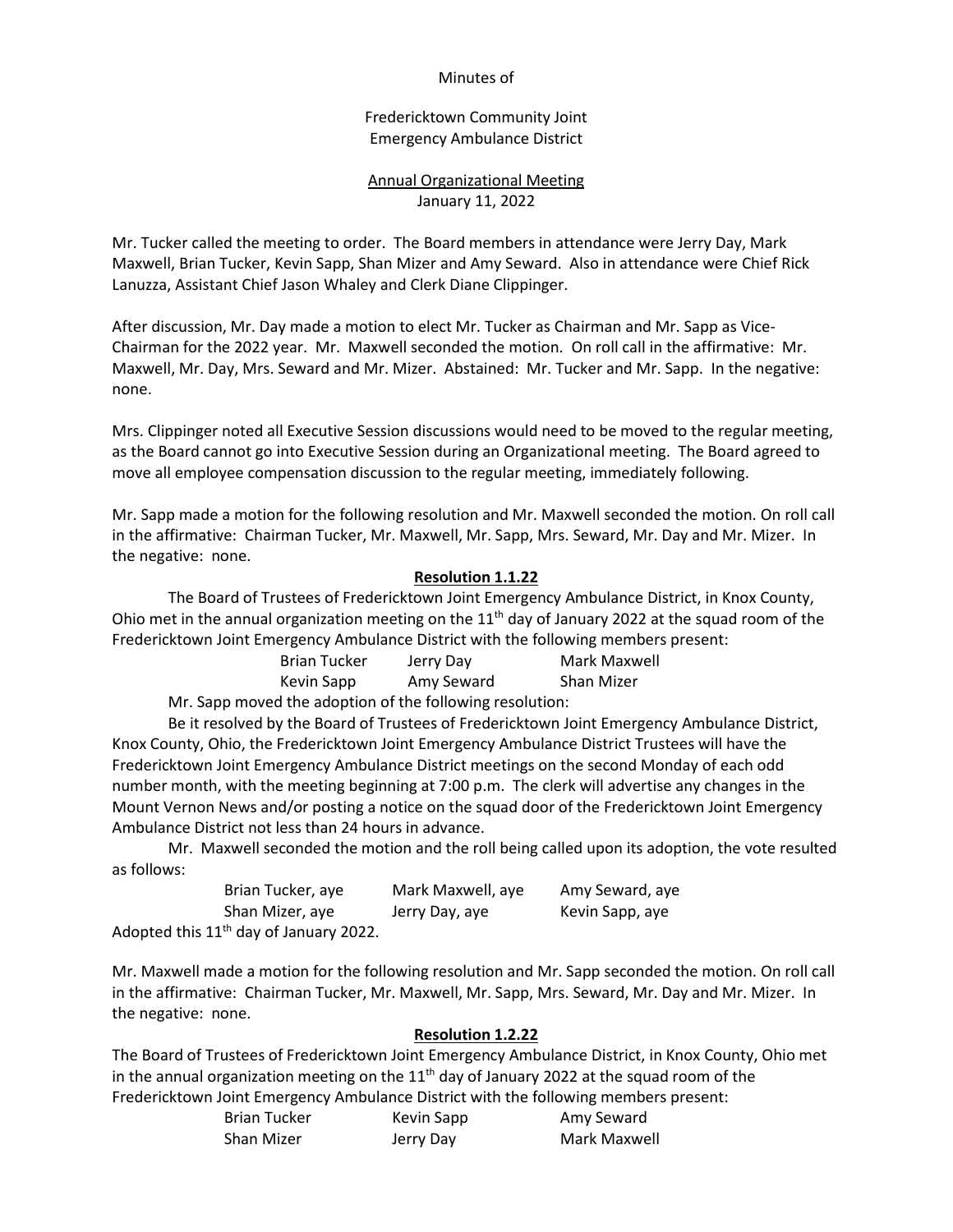Mr. Maxwell moved the adoption of the following resolution:

Be it resolved by the Board of Trustees of Fredericktown Joint Emergency Ambulance District, Knox County, Ohio, the Fredericktown Joint Emergency Ambulance District Trustees will reserve the right to advertise and sell surplus items via Internet auction as per the Ohio Revised Code.

Mr. Sapp seconded the motion and the roll being called upon its adoption, the vote resulted as follows:

| Brian Tucker, aye                                  | Kevin Sapp, aye | Amy Seward, aye   |
|----------------------------------------------------|-----------------|-------------------|
| Shan Mizer, aye                                    | Jerry Day, aye  | Mark Maxwell, aye |
| Adopted this 11 <sup>th</sup> day of January 2022. |                 |                   |

Mr. Sapp made a motion for the following resolution and Mr. Maxwell seconded. On roll call in the affirmative: Chairman Tucker, Mr. Maxwell, Mr. Sapp, Mrs. Seward, Mr. Day and Mr. Mizer. In the negative: none.

### **Resolution 1.3.22**

The Board of Trustees of Fredericktown Joint Emergency Ambulance District, in Knox County, Ohio met in the annual organization meeting on the 11<sup>th</sup> day of January 2022 at the squad room of the Fredericktown Joint Emergency Ambulance District with the following members present:

| Brian Tucker | Kevin Sapp | Amy Seward   |
|--------------|------------|--------------|
| Shan Mizer   | Jerry Day  | Mark Maxwell |

Mr. Sapp moved the adoption of the following resolution:

The Board retains of option to pay for any costs not covered by the Association or for items such as meeting refreshments, dinners, etc., that enhance the proper public purpose of the Fredericktown Joint Emergency Ambulance District.

Mr. Maxwell seconded the motion and the roll being called upon its adoption, the vote resulted as follows:

| Brian Tucker, ave                        | Kevin Sapp, ave | Amy Seward, aye   |
|------------------------------------------|-----------------|-------------------|
| Shan Mizer, aye                          | Jerry Day, aye  | Mark Maxwell, aye |
| Adopted this $11th$ day of January 2022. |                 |                   |

Mr. Maxwell made a motion for the following resolution and Mr. Day seconded the motion. On roll call in the affirmative: Chairman Tucker, Mr. Maxwell, Mr. Sapp, Mrs. Seward, Mr. Day and Mr. Mizer. In the negative: none.

#### **Resolution 1.4.22**

The Board of Trustees of Fredericktown Joint Emergency Ambulance District (Board), in Knox County, Ohio met in regular session on the  $11<sup>th</sup>$  day of January 2022 at the squad room of Fredericktown Joint Emergency Ambulance District with the following members present:

| <b>Brian Tucker</b> | Jerry Day  | Mark Maxwell |  |
|---------------------|------------|--------------|--|
| Kevin Sapp          | Shan Mizer | Amy Seward   |  |

Mr. Maxwell moved the adoption of the following resolution:

The Board authorizes the clerk to request from the Knox County Auditor's office, advances of all tax monies collected on behalf of the Fredericktown Community Joint Emergency Ambulance District in 2022.

Mr. Day seconded the motion and the roll being called upon its adoption, the vote resulted as follows:

| Brian Tucker, aye                        | Kevin Sapp, aye | Amy Seward, aye   |
|------------------------------------------|-----------------|-------------------|
| Shan Mizer, aye                          | Jerry Day, aye  | Mark Maxwell, aye |
| Adopted this $11th$ day of January 2022. |                 |                   |

The District will use the IRS mileage reimbursement rate.